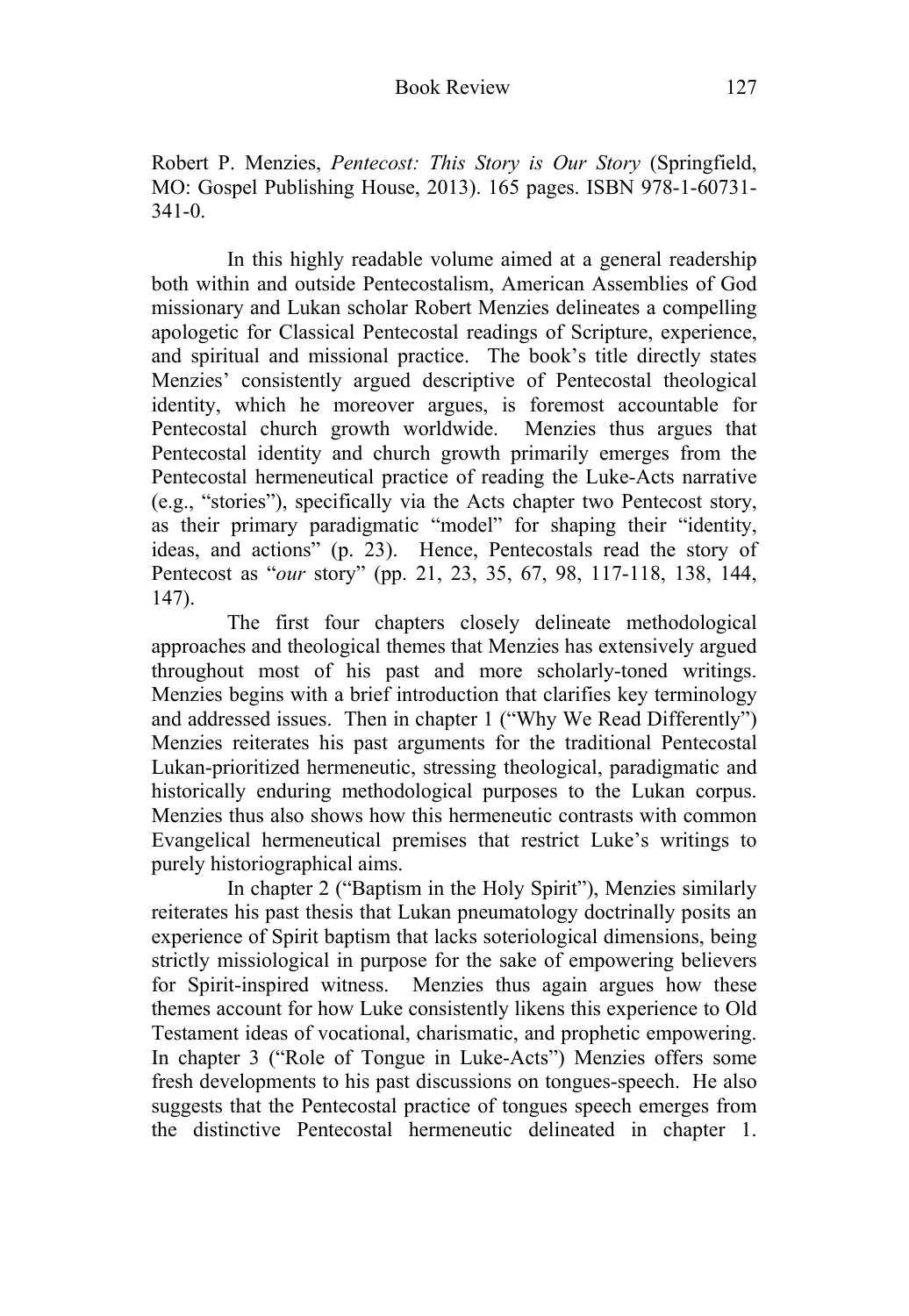Building on this premise, Menzies suggests that in Pentecostalism, the practice of tongues speech symbolically illustrates the true prophetic calling of the Christian church, which he substantiates by building a theology of tongues speech from the prophetic speech motifs running throughout Luke-Acts.

Chapter 4 ("Signs and Wonders") also illustrates some ongoing development in Menzies' thinking. While he still contrasts distinctives between Pentecostals and Charismatics in their differing stress on charismatic gifts and phenomena, here he stresses an integral role to "signs and wonders" within Pentecostal experience and ministry praxis. Yet he argues that the Luke-Acts narrative subsumes charismatic experience and phenomena within its intended, ongoing model of prophetic-empowerment for Spirit-inspired witness.

In chapter 5 ("Why Pentecostal Churches are Growing") Menzies suggests "five theological-oriented reasons" accountable for Pentecostal church growth worldwide. These are: 1. Their "missional DNA" that emerges from their paradigmatic reading of Acts; 2. Their "clear message" again emerging from their reading of Bible stories as "our stories;" 3. Their expectation that the "signs and wonders" evident in the early church should characterize our contemporary experience and ministry practice; 4. "Limited church structure," meaning a "strong egalitarian" ethos in Pentecostal community; and 5. An "emphasis on experience," again referring to how Pentecostals believe that believers should share in the kinds of experiences recorded in Luke's record of the early church. In his "Conclusion," Menzies reiterates his broader thesis that the Pentecostal movement ultimately demonstrates the theological distinctiveness of Luke-Acts. Menzies thus concludes by suggesting that a major contribution the Pentecostal movement should continually make to the broader Christian church worldwide is Luke's theological distinctiveness and the Lukan portrayal of the early church as a paradigmatic template for ongoing Christian experience and missiological practice.

I shall now point out what I see as Menzies' most salient and sustainable apologetic towards a theological understanding of Pentecostal identity. Here I refer to Menzies' sustained stress on the paradigmatic role that Luke-Acts has and should serve towards Pentecostal identity formation, experience, and missiological practice. I say this, however, for the following rebuttal to some of Menzies' argued themes. Broader theological and interdisciplinary perspectives would substantiate this presumed hermeneutical relation, even if we do not wholly concur with Menzies' long-sustained reading of Luke's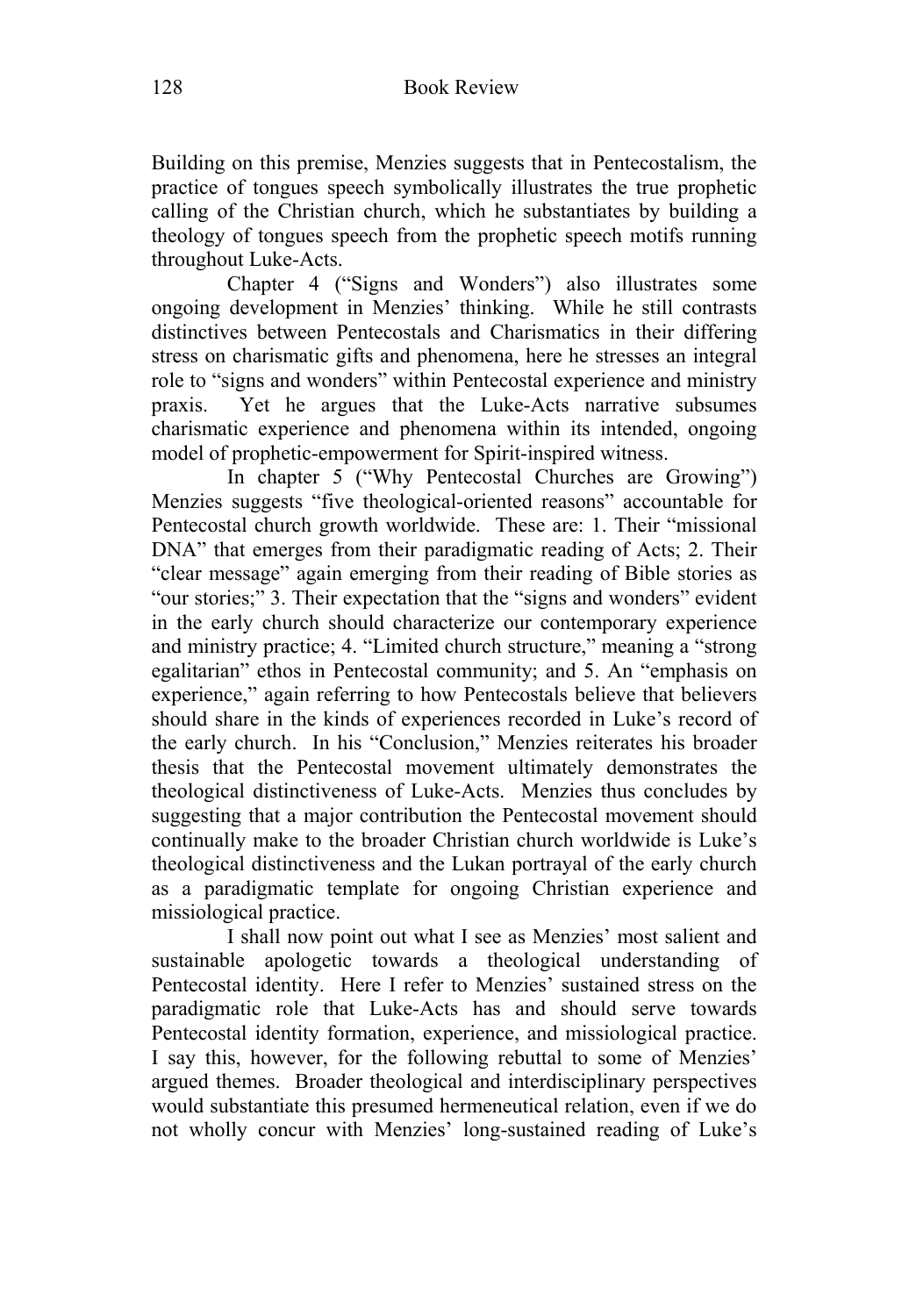## Book Review 129

pneumatology as strictly void of soteriological dimensions and hence also, Pentecostal experiences of Spirit baptism. I applaud Menzies' insistence, as a biblical theologian, on the formative role of Lukan theology on Pentecostal identity. Yet I feel that his ambivalence towards broader theological disciplines and varied interdisciplinary methodologies that have become well integrated in broader Pentecostal theological scholarship unfortunately hamstrings his own contribution towards this apologetic. His ambivalence thereby also undermines the logical coherency of his concluding chapter. For while he claims to offer "theological" reasons for the growth of Pentecostalism worldwide, his identified reasons, (which essentially focus on matters of praxis) can easily be deemed as broad generalizations albeit lacking adequately appropriated empirical research.

Another weakness to Menzies' theological portrayal of global Pentecostalism emerges from his argued stress on its Reformed heritage and perceived affinities between the two traditions. In chapter 2 Menzies specifically grounds this trajectory on his concurrent stress that the Pentecostal doctrine of Spirit baptism is best developed on an understanding of Luke's theology of spirit-empowerment as wholly consisting of charismatic power for mission ("prophetic enabling") without soteriological implications (pp. 48-52). Granted, the original context of chapter 2 was a paper delivered in Amsterdam for probably an audience of Reformed background. Yet because Menzies does not acknowledge other major traditions that Pentecostalism shares historical and current affinity to, such as particularly Wesleyanism, and because of the chapter's importance within an introductory text, what results is a singularly Reformed construal of Pentecostalism. Perhaps it would actually better serve Menzies' intent if, in his introduction, he clarifies that his perspective is in fact a Reformed Pentecostal perspective and that he privileges this perspective's interests.

On the other hand, throughout his book I notice some commendable developments in Menzies' thinking. First to note is that he more clearly affirms that as a biblical theme, the Spirit baptism metaphor is polyvalent in meaning (Menzies states that the "New Testament speaks of two baptisms in the Spirit— one that is soteriological . . . and one that is missiological" [p. 63]). Second, in explaining the relation of tongues speech to Spirit baptism (chapter 3) Menzies seems to consistently define tongues speech as a "sign" of Spirit baptism, while avoiding evidentialist terminology (pp. 68, 93-94. 97-99). I say this while noting that Menzies clarifies the chapter as an edited version of a paper (originally in Mandarin Chinese) on "initial